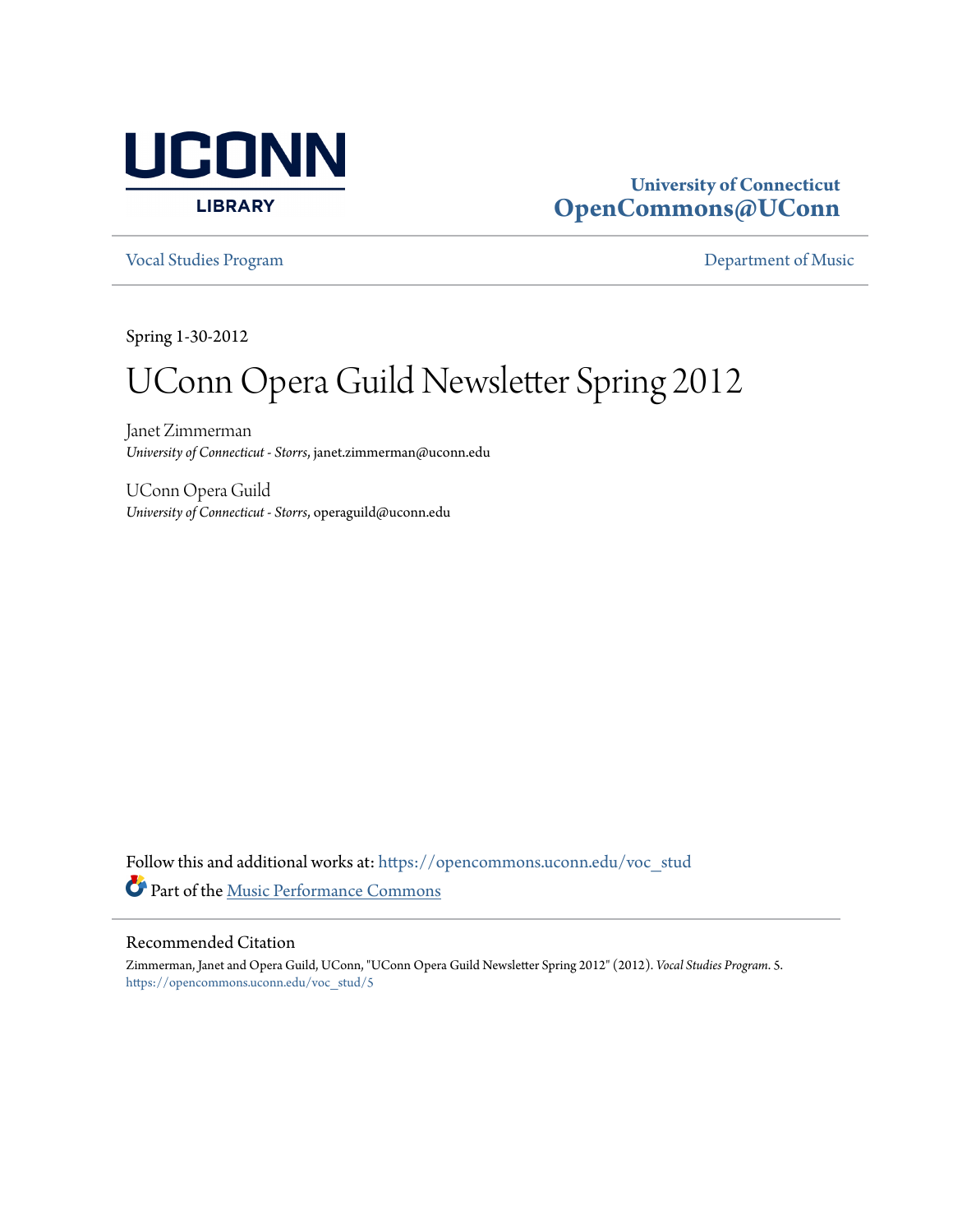# **UCONN OPERA GUILD**

**SPRING 2012 NEWSLETTER** 

**News and Events for Members and Friends of UConn Voice and Opera** 



Opera Studio's 2011 production of *The Fairy Queen* by Purcell photo by Kathryn Bowden

#### **The Grand Duchess of Gerolstein**  by Jacques Offenbach

If you were one' of the privileged audience members who enjoyed our sold-out production of *Candide* last year, you will not want to miss this year's production of *The Grand Duchess of Gerolstein.* 

Dr. Jeffrey McEvoy returns to direct this fantastically incisive satire of militarism, diplomatic maneuverings, and the caprices of the ruling class. The opera tells the story of a spoiled and capricious, but petty tyrant, as her army prepares for a war that is devised solely for her amusement. The Grand Duchess becomes infatuated with a young soldier who she rapidly promotes to General, but then just as quickly, demotes. She then joins in his assassination plot when he marries his sweetheart. Come see how the rest of the story unfolds!

#### Once again, we are delighted to have Maestro Willie Anthony Waters join us as musical director. Maestro Waters and Dr. Constance Rock collaborated this summer on *The Grand Duchess of Gerolstein* during their residencies at the Franco-American Vocal Academy in Perigueux, France. It is a great honor to have Maestro Waters bring his authentic French experience to the University of Connecticut community.

#### **A Message from the Coordinator of Vocal Studies**

January 30, 2012

Dear Guild Members,

At this time last year, we found ourselves piled under mountains of snow. I hope you're all enjoying this year's calmer winter weather and ready to warm yourselves with some hot offerings from UCONN Opera!

Spring 2012 brings an exciting line-up of events! First, we bring you the 4th annual American Songbook Songfest on Febraary 11 at 7:30pm at the Jorgensen Center for the Performing Arts. With Valentine's Day right around the corner, what better way is there to celebrate than with an evening of classic songs from the 1920s to the 1950s? This well-loved event has sold-out for the past few years, so don't miss the fun - reserve your tickets now!

Your contributions are vitally important to the life of our opera program and to the future successes of our singers. If you were among our enthusiastic audience members at last season's *Candide,* you know what magic your donations and our students can make together! This March, we are thrilled to present Offenbach's hilarious operetta *The Grand Duchess of Gerolstein,* under the musical direction of Maestro Willie Anthony Waters and stage direction of Dr. Jeffrey McEvoy. This light-hearted comedy takes a satirical look at the military and ruling class in the fictional land of Gérolstein, with the delightful melodies we always find in Offenbach's beloved operettas.

You won't want to miss seeing our younger singers in the Opera Studio's double bill coming this April. Our productions of Isabelle Aboulker's Les Fables Enchantées and Dan Shore's comedic one act opera, *An Embarrassing Position,* are sure to put a smile on your face and provide you with a wonderful evening of entertainment.

To highlight the real impact your contributions make to the lives and careers of our singers, I want to share with you some exciting news from one of our recent graduates, Kathryn Guthrie. You may remember that Kat was one of our featured UCONN alumni in a UCONN Opera Guild Newsletter. Next month, Kat will be performing the role of Marie in the American premiere of Rufiis Wainwright's opera. *Prima Donna,* with New York City Opera! Your support helps us to provide all of our students with enriching performance experiences, giving them the wonderfiil foundation that leads to such prestigious achievements.

We are all so proud of our talented students and excited to show them off in the season to come. We thank you for your support of our opera and voice programs. We want to encourage you to continue your Guild membership by completing the enclosed enrollment form and returning it

with your contribution today. We look forward to seeing you soon as we all share in the performances of our fantastic UCONN singers.

With sincere thanks, Connie Rock



"Carmen Quintet" Opera Theater's 2011 Scenes Program photo by Kelly Davis

**University of Connecticut Music Department**  1295 Storrs Road Unit 1012 Storrs, CT 06269-1012 Dean David Woods, School of Fine Arts Dr. Catherine Jarjisian , Music Department Head Dr. Constance Rock, Coordinator of Vocal Studies Jan Zimmerman, Graduate Assistant, UConn Opera Guild (860)486-2684 — UConn Opera Guild Office \vww.music.uconn.edu